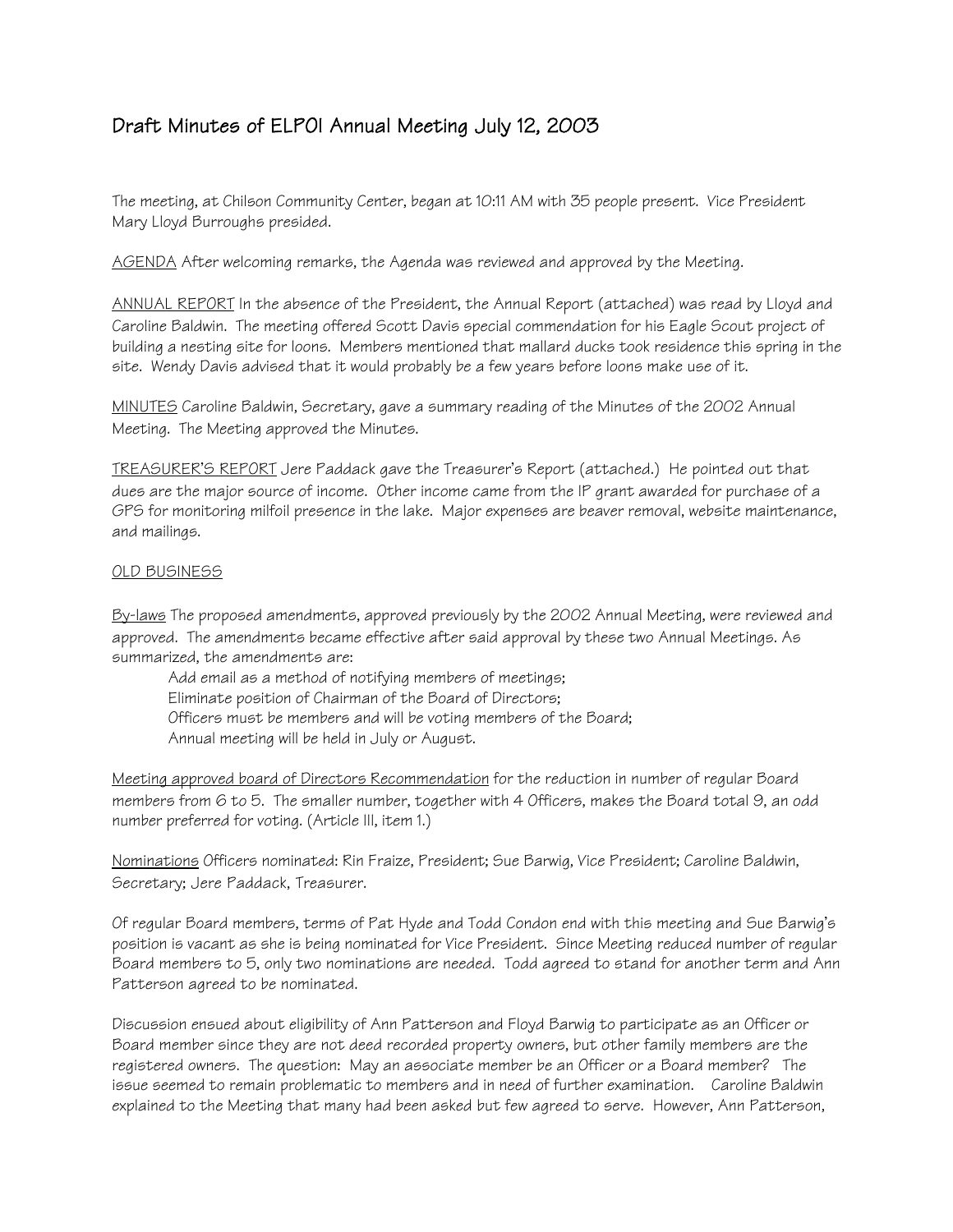an Associate Member, agreed to serve on the Board. When Andy Belkevich, an Eagle Lake property owner, spoke up and volunteered to serve on the Board, Ann Patterson withdrew her name from the nominations. The Meeting approved nominated Officers and amended nominations for Board members: Todd Condon and Andy Belkevich.

Thanks Bill Knauss led the Meeting in thanking Lloyd Burroughs for her years of service as Vice President, Board member, and committee chair.

## Committee Reports

1) Membership formerly chaired by Lloyd Burroughs, will now be John and Cheryl Pynn. Cheryl reported that 53% of the 86 families owning property have paid dues. Goal is 70%.

2) Water Quality Paul Burroughs described the CSLAP testing program. He explained that the dam has replaceable boards for controlling the lake water level, with goal of plus or minus 2 inches around the 0 mark on the gauge at the bridge. (ELPOI agreement with the DEC is for plus or minus 4 inches and the current reading is plus \_ inch.) The trapper and lake residents have pulled apart many beaver dams again this year. When Carol and Rin Fraize pulled apart a beaver dam in mid June, there was 10" difference between the water level above the dam and the level below the dam. Trapper removed 3 beavers: Fall, December, June. Paul's summation: "The beaver control the water level for the lake!"

3) Weed & Pollution Control Lloyd Burroughs gave Cole Hickland's report. Water samples were taken from 4 locations in the lake: west end, Ti Bay, and center south and center north. Total coliform results were 3, 1, 1, and 2, respectively. Test for fecal coliform showed 1 colony in Ti Bay sample but other locations reported less than 1. The SECCHI reported Eagle Lake is "a very clear lake."

4) Fish Stocking Andy reported brown trout stocking as follows: 700 @ 7-10" by NYS and 1000 @ 12-14" from Crown Point hatchery. Andy reported his friend has had very good luck catching fish: trout, bass, bait minnows.

5) Adopt-A-Highway Tonya Condon reported that NYS does not have plans for any work on route 74. NYS must mow the highway verge. An owner's sign requesting mowers skip a certain area has been successful. NYS does NOT spray the roadside. Tonya asked for volunteers to sign-up to pick up litter along the portion of route 74 which passes the lake.

### OLD BUSINESS

Rin Fraize has any sweatshirts that remain unsold.

Wendy Davis offered thanks to Lloyd for her assistance to Scott Davis with his Eagle Scout project.

### NEW BUSINESS

Weed and pollution committee needs volunteer for chairman, to replace Cole Hickland. Said volunteer should speak to a Board member.

Annual donations were discussed and increases approved as follows: Chilson Fire Department \$200 – formerly \$100 Ti Emergency Squad \$100 – formerly \$100 Interlakes Health Center \$200 – formerly \$50 Crown Pt. Fire and Emergency \$50 – new donation